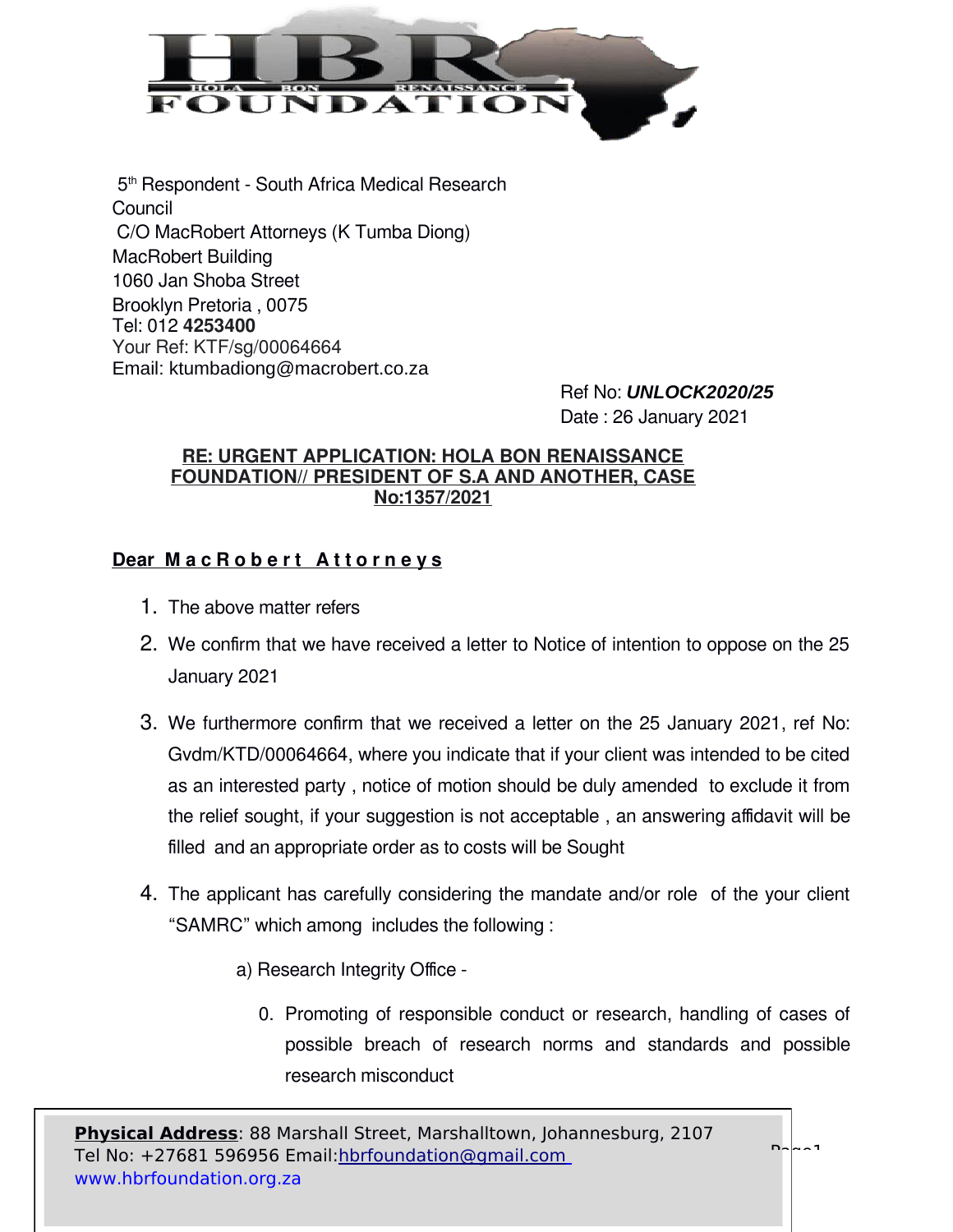

- i. Ensuring Quality assurance and data management and implement system ro ensure efficiency including meeting ethical standards by all SAMRC, researchers and Scientists
- ii. Awareness creation regarding SAMRC policies and procedures, legislation, regulations and guidelines (National & International) and best practices.
- iii. We provide guidance and advice regarding international statements on research integrity. The office also facilitates training/education on good clinical practice and applied ethics to ensure compliance to regulatory requirements. To list a few

## **b) Research Centers**

i. The SAMRC's Research Centres, based at universities and institutions across the country, identify and gather information on leading health concerns in South Africa like Cancer, HIV, Tuberculosis (TB) and Malaria.

ii. Each Centre is staffed with experts in the same field as the projects they direct. Many of these experts also work with external specialists on the research and funding of international projects. Over the years, the SAMRC's research has provided vital information that is used by the Department of Health and government for health planning and assessing progress towards realising government's objectives

## **c) Extramural Research Units**

i) The SAMRC's Extramural Units are external research divisions commissioned to conduct research on its behalf. This research - which includes basic laboratory investigations, clinical research and public health studies - is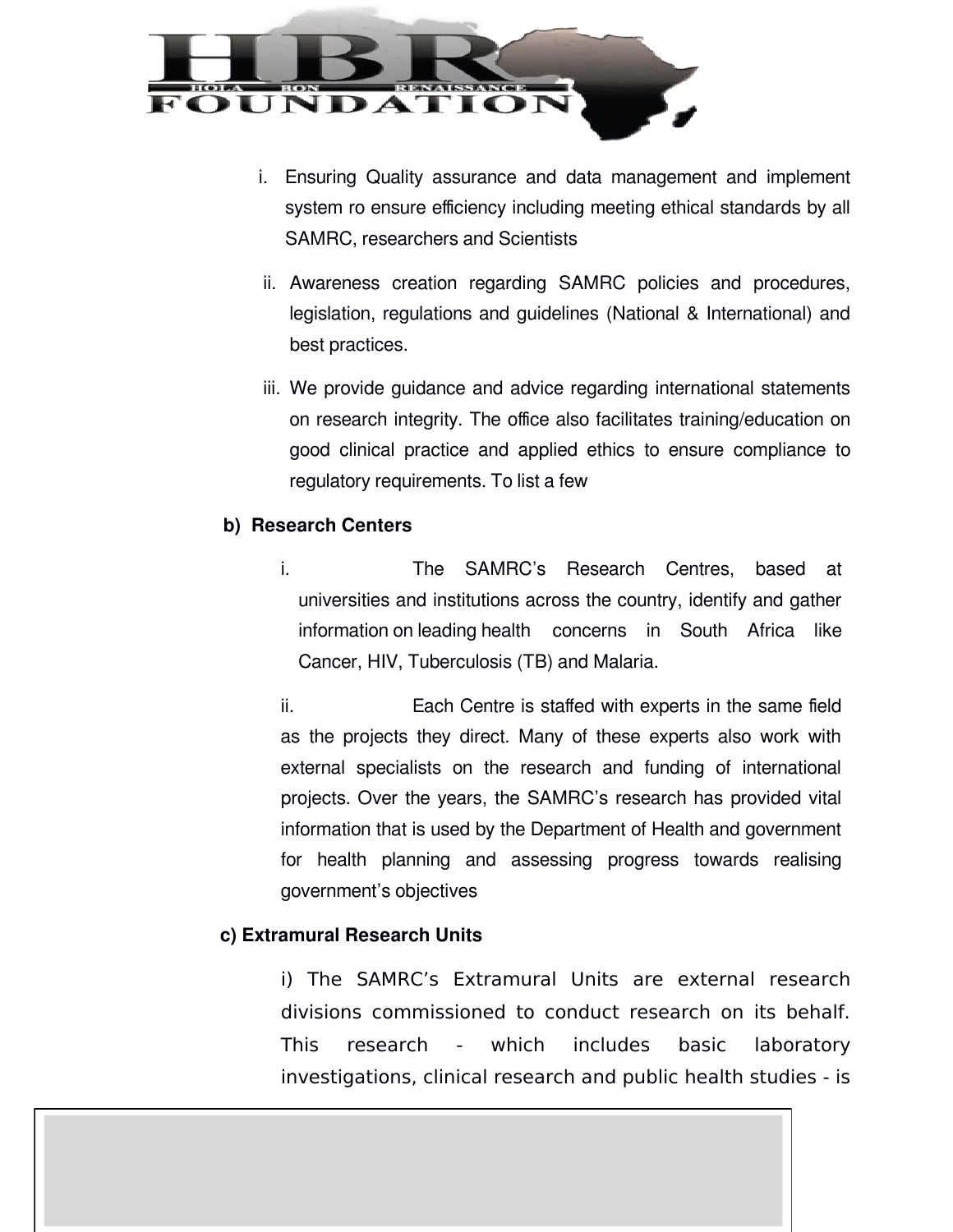

undertaken by scientists employed by different South African and international science councils, medical schools, universities and research institutions that work with the SAMRC.

ii) To ensure that the SAMRC has a significant impact on improving the lives of South Africans, there is a need to ensure cohesion in the South African health research space, by not only concentrating on internal research within the SAMRC, but also reaching out to the external research community in the form of Extramural Units (EMUs).

iii) EMUs feed into the SAMRC strategic objectives by providing an integrated interdisciplinary research effort distinguished by scientific excellence and driven by a clear vision of research progress, new knowledge, new discoveries, technological developments, and the next generation of highly qualified researchers leading to national and global scientific impact for the country.

#### **d) Intramural Unit**

 i) The aim of the SAMRC's Alcohol, Tobacco and Other Drug Research Unit is to increase knowledge in order to propose policies to decision-makers and make recommendations to reduce alcohol, tobacco and other drug use (ATOD) in South Africa.

ii) SAMRC's Intamural unit are the organisation internal research division which employs specialist scientist from various fields to conduct laboratory investigation, clinical research and public health studies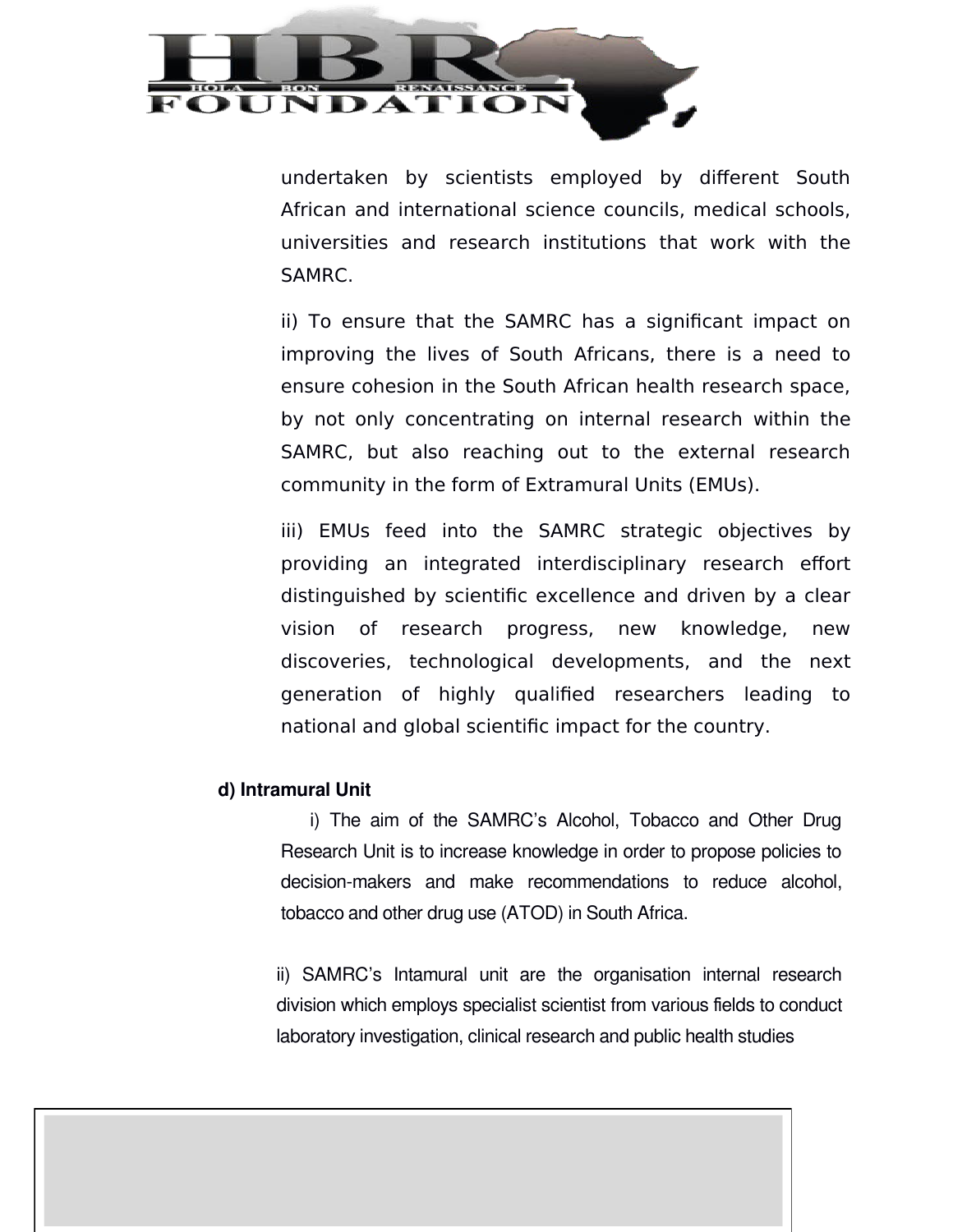

iii) The Unit Focus their research on the leading causes of death in South Africa which includes Tuberculosis(TB) , HIV, Non communicable diseases like cardio vascular disease and diabetes, along with alcohol abuse among others. Womens health is Key focus area

iv) The research conducted by SAMRC intramural Unit has provided the South African government and national Department of Health with the information and insight needed for the health planning and assessment

- 5. After consideration of the above mention role and mandate of SAMRC, the applicant has come to a decision that it will be proceeding with the application, with SAMRC as the  $5<sup>th</sup>$  respondent
- 6. Furthermore that your role as the respondent should be able to assist the court and proceedings thereof
- 7. It be noted that the applicant in terms of Notice of Motion Part B it has sought a relief in terms of Under Rule 53(1)(a) of the Uniform Rules of Court,
- 8. It be furthermore noted that we have sought an alternative relief from the court which may or may not include you.
- 9. Your response will be highly appreciated on whether you are proceeding with your answering affidavit or not will be highly appreciated

Í

Yours faithfully Bontshitswe P Mothopeng Msieleng Representative of Hola Bon Renaissance (HBR)